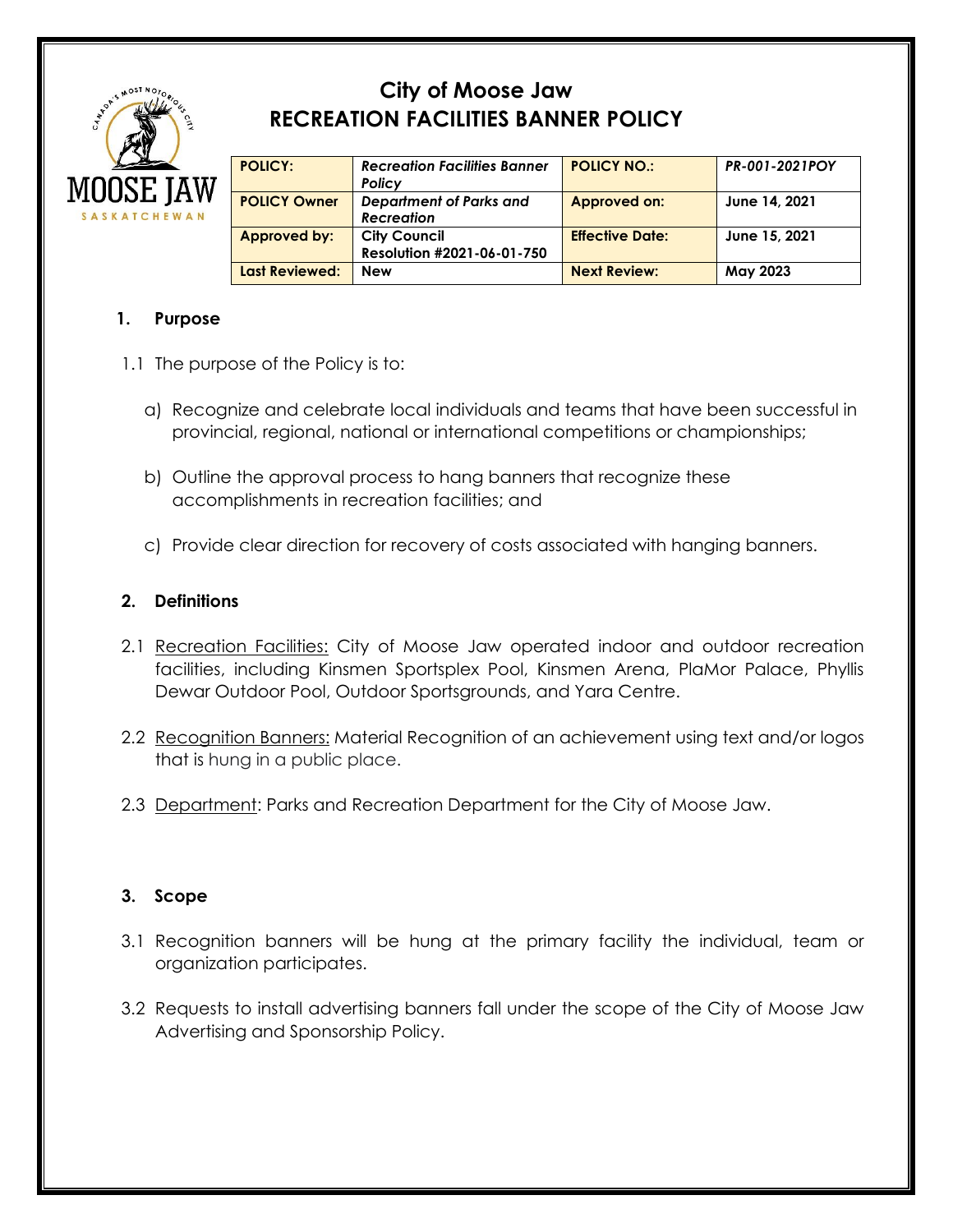#### **4. Guidelines**

- 4.1 The Department must approve the location, type and size of banner. Facility walls will be the preferred location.
- 4.2 Recognition may be specified in other locations such as lobbies or rafters as approved by the Department.
- 4.3 The banner must be a local individual, team, organization of Moose Jaw or have a significant impact on the community.
- 4.4 Dependent on the number of banner spaces, old banners may be taken down and returned to the local organization for archival purposes.
- 4.5 Banners remain property of the local individual, team or organization after installation.
- 4.6 At the discretion of the Department, the applicant may be responsible to pay any costs associated with installing the banners outside of the Department's regular operating costs. These fees will be based on cost recovery.

#### **5. Procedure**

- 5.1 Individuals or groups must complete the Recreation Facilities Banner Application form as per "Schedule A" of this policy.
- 5.2 Banners will be given to the Department to schedule the installation. All attempts will be made to install banners within timeline that is requested based on operational requirements.
- 5.3 Banner raising ceremonies will be coordinated with the Department.

#### **6. Responsibilities**

- 6.1 City Council is responsible for:
	- a) Approval of the policy and all amendments.
- 6.2 Parks and Recreation Department is responsible for:
	- a) Approval of location, type and size of the banner;
	- b) Installation of banners; and
	- c) Invoicing individuals, teams or organizations for installation of banners as necessary.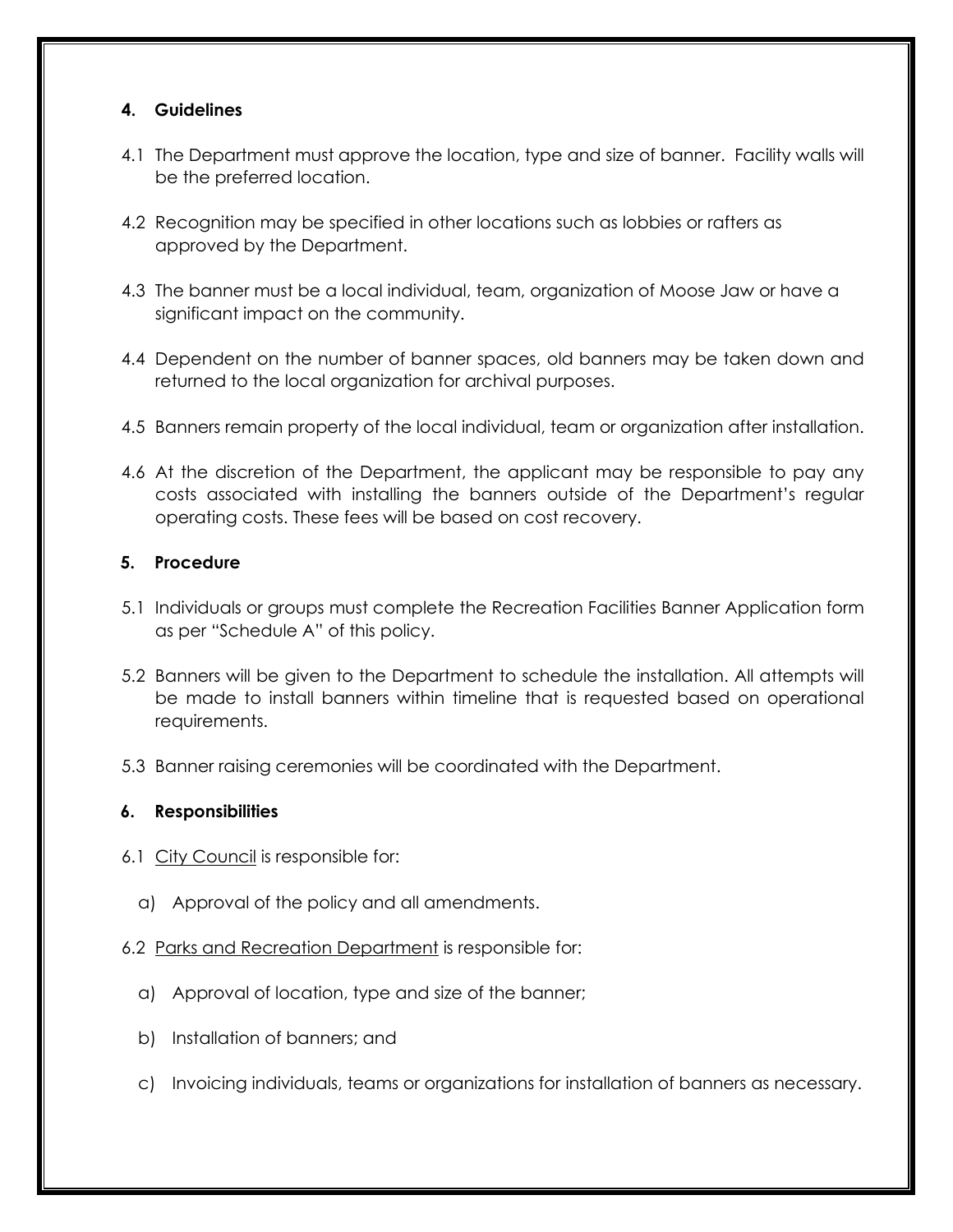# 6.3 Individual, teams or organizations are responsible for:

- a) All costs related to the design and development of banners;
- b) All fees for the installation; and
- c) Repairs to banners as required.

| <b>APPROVED</b>                  |  |
|----------------------------------|--|
| <b>City Manager's Signature:</b> |  |